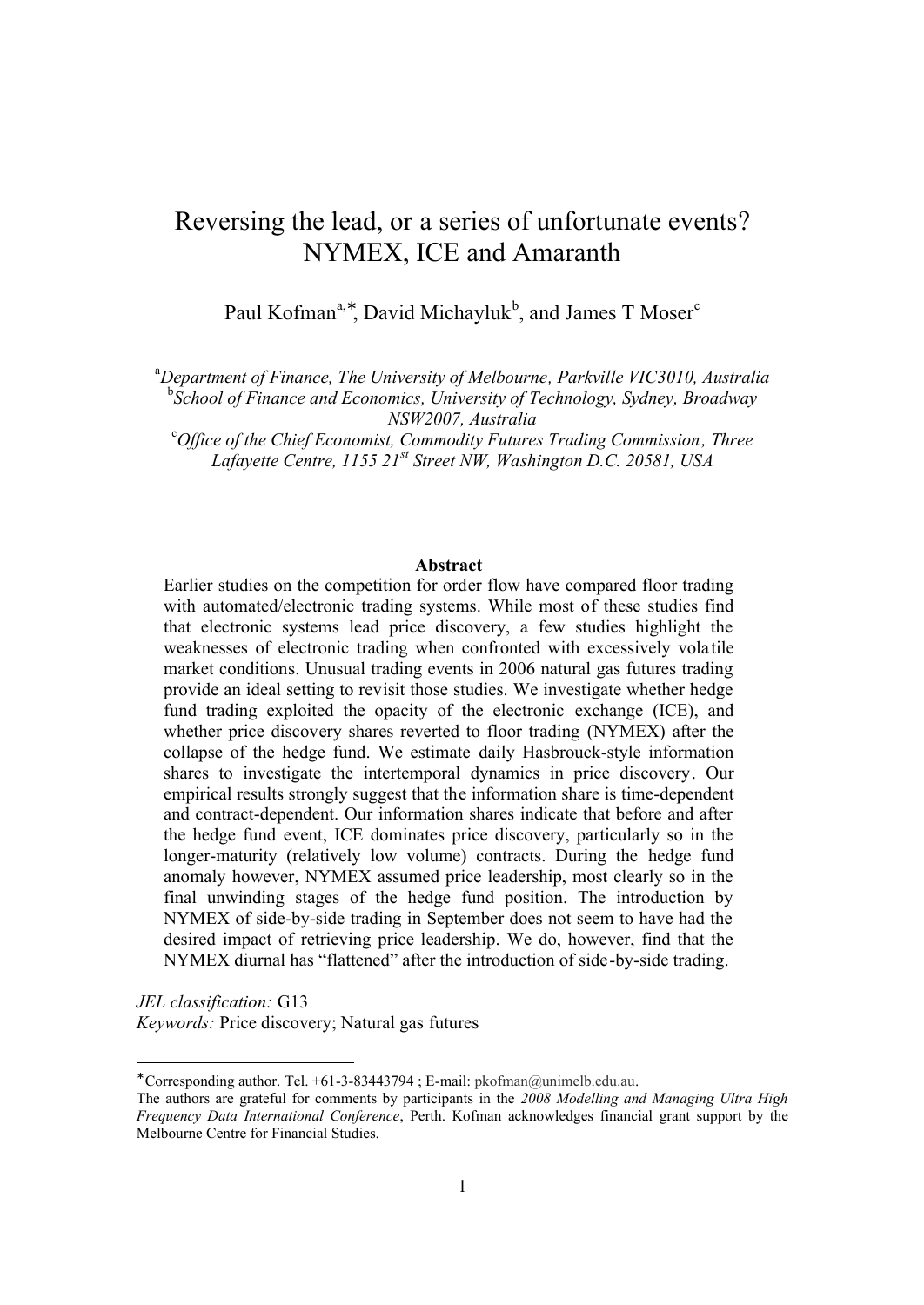### **1. Introduction**

Technological advances have improved the efficiency and transparency of financial markets. In particular, the introduction of electronic trading platforms in the late 1980s allowed 'retail' traders to actively and effectively participate in the market making process in a large range of assets. The instantaneous availability and visibility of order flow has undeniably enhanced the transparency and speed of price discovery. Trading volumes have increased, while trading costs have decreased. Surprisingly, despite their disadvantages, the traditional floor trading systems have proved to be remarkably resilient. In some cases, organized exchanges have bowed to the inevitable and adopted their own automated trading platform, but simultaneously kept their floor trading system in operation. Two major commodity exchanges, CBOT and NYMEX, run such side-byside trading platforms.

The early 1990s were witness to fierce competition for market share among financial exchanges using different trading systems. The battle for dominance in Bund futures trading between LIFFE's open outcry and the DTB's Automated Trading System is a well-documented example. More recently, this competition involved online (24 hour) trading platforms competing against organized exchanges (using both floor and electronic trading systems). The organized exchanges often complain about an unfair element in this competition due to a lack of regulation of the online systems. Organized exchanges also allege that online trading platforms "free-ride" on the price discovery that occurs on the organized exchange. The online trading platforms (equity-based ECNs like Instinet, Island, Archipelago, and commodity-based ECNs like Agora-X and ICE) counter this argument by claiming enhanced transparency and therefore "cleaner" price discovery. The origin of price discovery is, in fact, difficult to establish due to the almost instantaneous arbitrage flows between the organized and ECN exchanges. Fortunately, the electronic exchange functionality has allowed researchers unfettered access to transaction frequency data, facilitating a real-time analysis of price dynamics. Ultra-high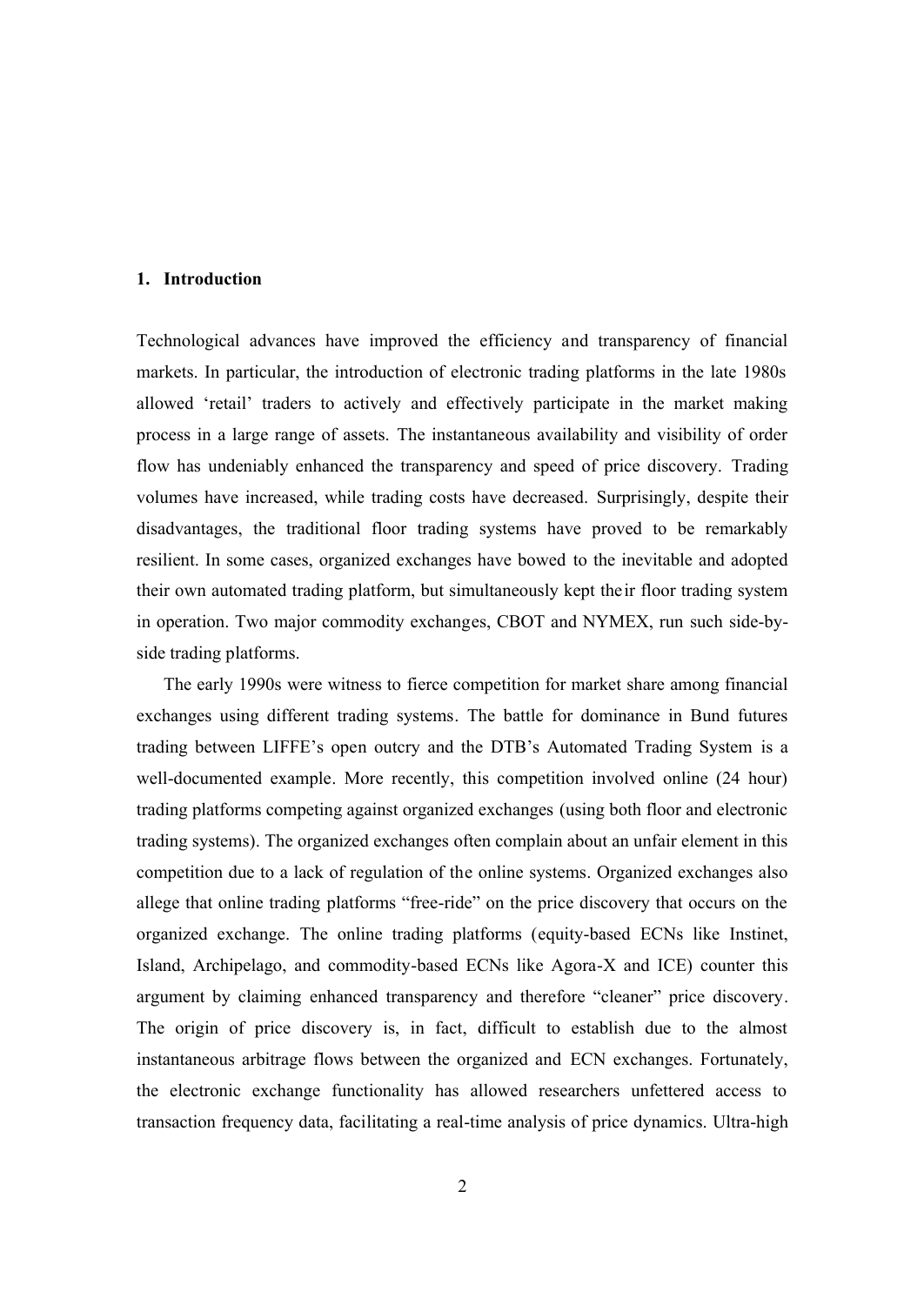frequency order flow studies have compared floor trading with automated/electronic trading systems. The majority of these studies focused on competition between organized exchanges and found that automated trading systems lead price discovery over floor trading systems. The only exception to this finding is that floor trading is occasionally found to be more resilient in the face of high volatility, see e.g. Martens (1998). Massimb and Phelps (1994) suggest that this could be due to practical 'speed-of-execution' advantages of floor trading during fast market conditions. Madhavan's (1992) theoretical model implies large traders' preference for floor anonymity. The ability to trade large volumes with minimum price impact seems especially relevant for illiquid volatile markets.

Given their inherent volatility and relative illiquidity, it is somewhat surprising that very few price discovery studies considered commodity markets. Until the early 1970s, the organized derivatives exchanges were still the exclusive domain of commodity traders. Only after financial deregulation in the 1970s and 1980s introduced financial derivatives trading did the scene change. Financial derivatives trading volume has since grown at exponential rates while commodity derivatives trading volume started falling behind. If not venturing into financial assets, commodity exchanges attempted to grow business by introducing new asset classes, most prominent among them the energy-based assets. Early incarnations of energy derivatives have struggled to establish a foothold. Poorly designed contracts included delivery conditions open for manipulation by large traders, and a variety of other features leading to unbalanced, unattractive markets for non-hedgers. Steeply increasing (and highly volatile) energy prices; contract re-design (often motivated by ECN competition); and the entry of a new class of traders (hedge funds), has given a new lease-of-life to the energy derivatives markets in the last few years.

One of the currently more active US energy derivatives is the Henry Hub Natural Gas futures contract, against which most wholesale and retail US gas transactions are priced. This pivotal economic role is recognized federally as its trading is monitored (albeit not regulated) by the Federal Energy Regulatory Commission (FERC) for perceived distortions to wholesale prices. While volatility in natural gas futures prices is normally high (and seasonal), climatic events in recent years triggered extreme volatility conditions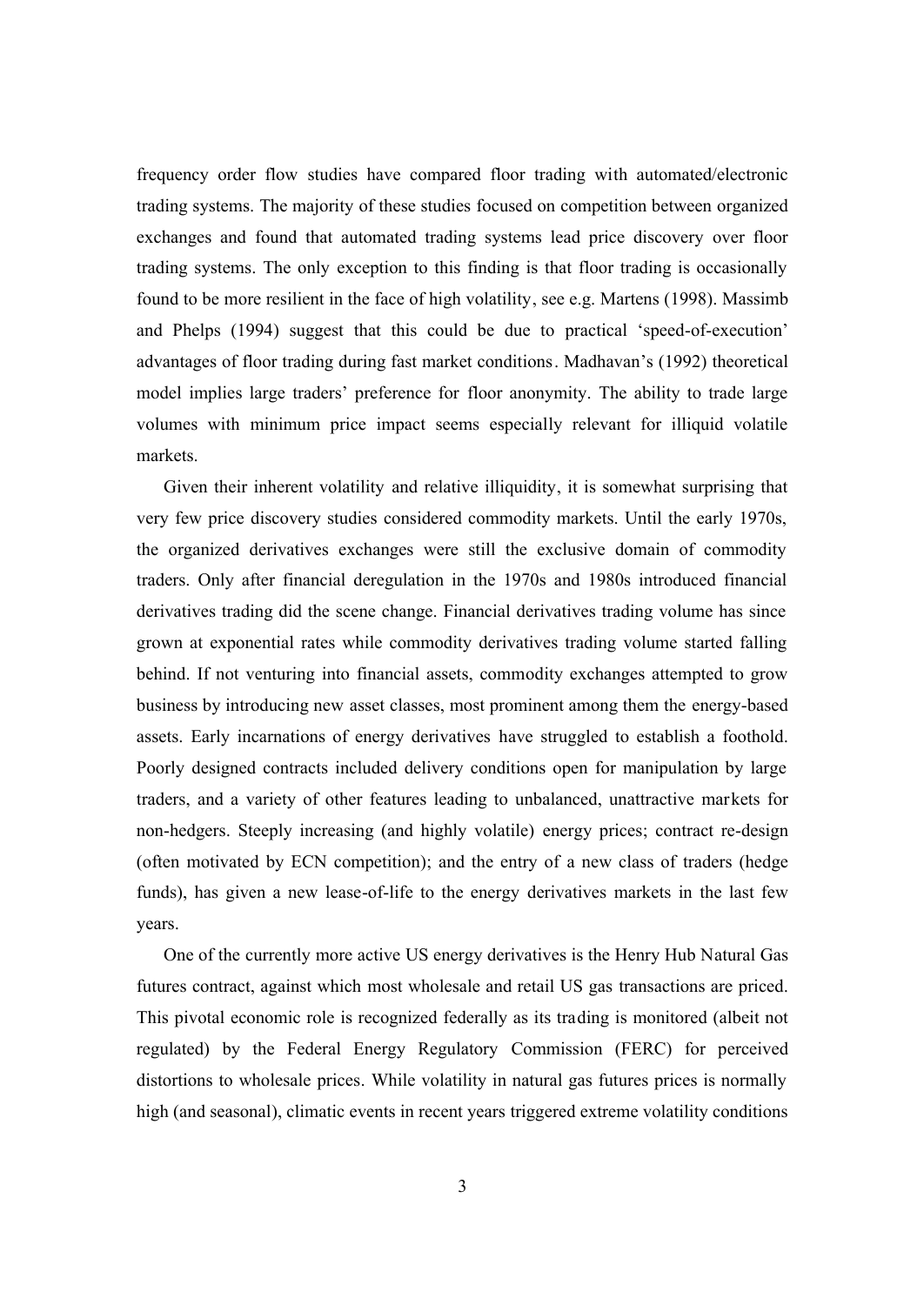– with annualized volatility peaking at 60% in 2006. Hedge funds – always on the lookout for a volatility spike – started to take interest and built significant open interest. The unusual and excessive volatility in natural gas futures prices in 2006 provides an ideal opportunity to revisit the competition for order flow studies, and in particular to assess the resilience of trading systems when things 'go wrong.' As they did in September 2006, when a single hedge fund was forced to liquidate its substantial natural gas futures/swaps positions under increasingly adverse market conditions. During the first half of 2006, the hedge fund had dominated trading in natural gas futures on NYMEX (floor) and ICE (electronic) building up spread positions in long-term maturity contracts. Around the time of the hedge fund collapse, NYMEX introduced side-by-side trading, i.e., it continued floor trading but also ran an electronic system during floor trading hours. As the NYMEX and ICE contracts are perfect substitutes, there is active and almost instantaneous arbitrage between both markets. This is particularly evident during final contract settlement when the financially settled ICE contract has to converge to the physically settled NYMEX contract closing price.

The purpose of this paper is to investigate where price discovery originates in natural gas futures/swap trading. We take special interest in the events surrounding Amaranth's trading to test whether the added volatility increased the floor information share. To avoid confounding effects, we carefully control for NYMEX' introduction of side-byside trading systems increased its information share. Due to the extremely high speed of arbitrage we need to resort to intraday transaction data. While the electronic data are perfectly time-stamped, the floor trading data is occasionally out of order. To test for the robustness of our price discovery findings (where the sequence of prices is crucial), we therefore randomize NYMEX trade prices over very short time intervals using a simple bootstrap procedure. We filter the minute-frequency data for a pronounced intraday diurnal, and for interday GARCH volatility persistence. We fit the intraday diurnal using a Flexible Fourier Form on the number of transactions for each minute interval as a measure of "information richness." The diurnals display the typical intraday U-shape. We then estimate a Vector Error Correction model for the (filtered) futures returns, and finally compute impulse response functions and Hasbrouck-style information shares. We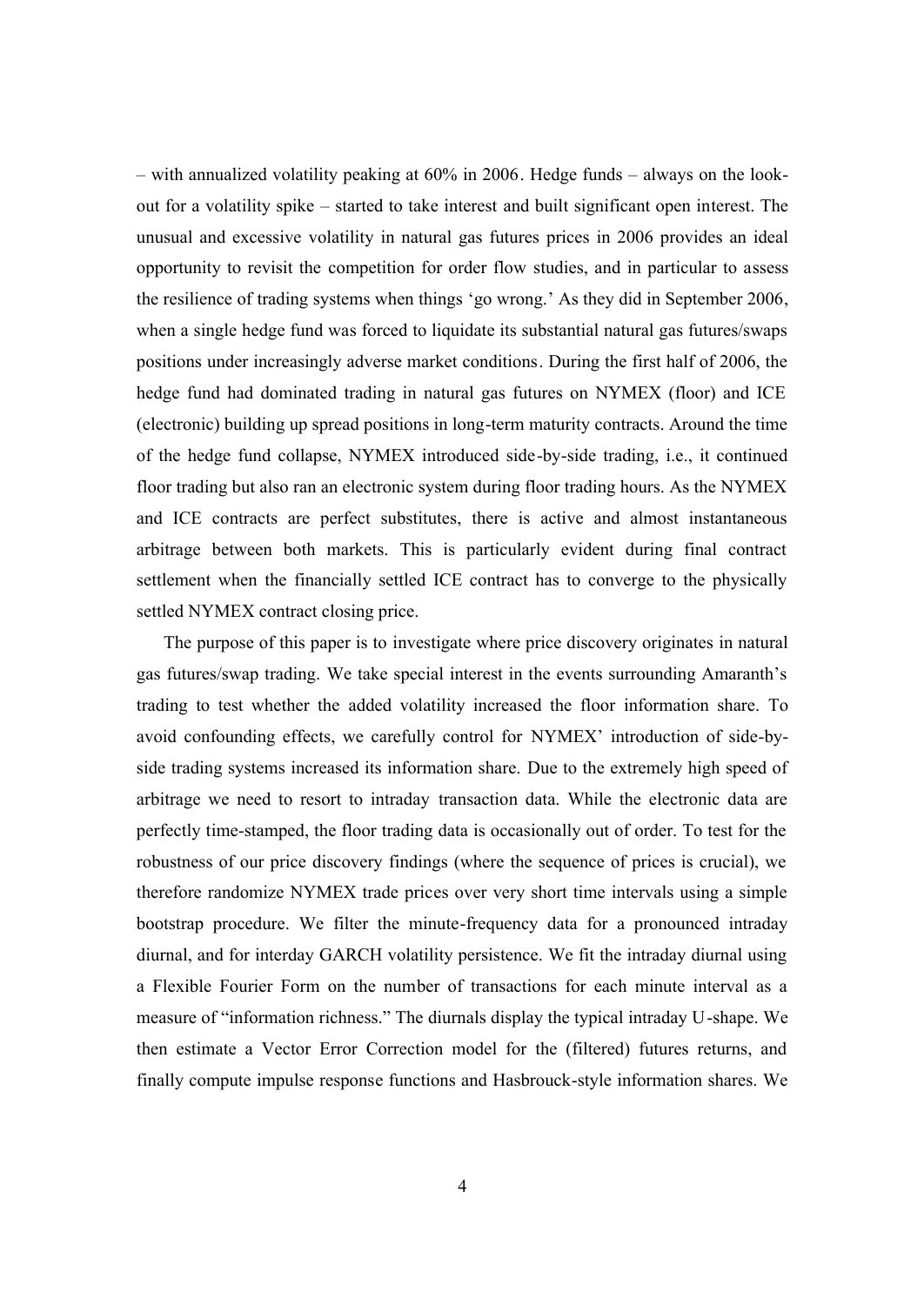estimate the VECM for each day and contract individually, as well as across days and across contract maturities.

The empirical results indicate that the information share is significantly timedependent and contract-dependent. Before and after the Amaranth events, electronic trading dominates price discovery in the nearest-maturity (high volume) contracts. During the events, NYMEX assumed spot month price leadership, most clearly so in the final unwinding stages of the hedge fund position. The introduction by NYMEX of sideby-side trading in September does not seem to have had the intended impact of reverting price leadership. We do, however, find that the NYMEX diurnal has been boosted after the introduction of side-by-side trading.

The paper is organized as follows. Section 2 gives a brief review of the natural gas futures markets, and the market events that took place in 2006. Section 3 discusses the empirical methodology and Section 4 provides the empirical results. Section 5 concludes the paper.

## **2. Unfortunate events: Amaranth and the natural gas derivatives markets**

Natural gas derivatives are traded on organized exchanges and on electronic on-line trading platforms. The New York Mercantile Exchange (NYMEX) first started trading a standardized delivery natural gas futures contract (the *Henry Hub NG futures*) in 1990. While relative pricing (for alternative delivery hubs) is normally straightforward with commodity derivatives, the potential for natural gas supply disruptions may lead to nontrivial fluctuations in delivery location spreads. This causes 'basis' problems for hedgers, who will then prefer OTC customized contracts over a standardized delivery hub. Until its collapse in 2001, EnronOnline was the preeminent provider of OTC (principal-toprincipal) energy derivatives trading. The InterContinental Exchange (ICE) was established in 2000 and, after acquiring the London-based IPE in 2001, became the second-largest energy derivatives trading platform after NYMEX. It quickly assumed the EnronOnline OTC market share in US natural gas derivatives (swaps) trading. ICE offers bilateral and cleared OTC contracts in natural gas. ICE's cleared OTC *Henry Hub NG swap* contract is virtually identical to the NYMEX *Henry Hub NG futures* contract, except that it is financially settled. In addition to a directly competing contract, ICE was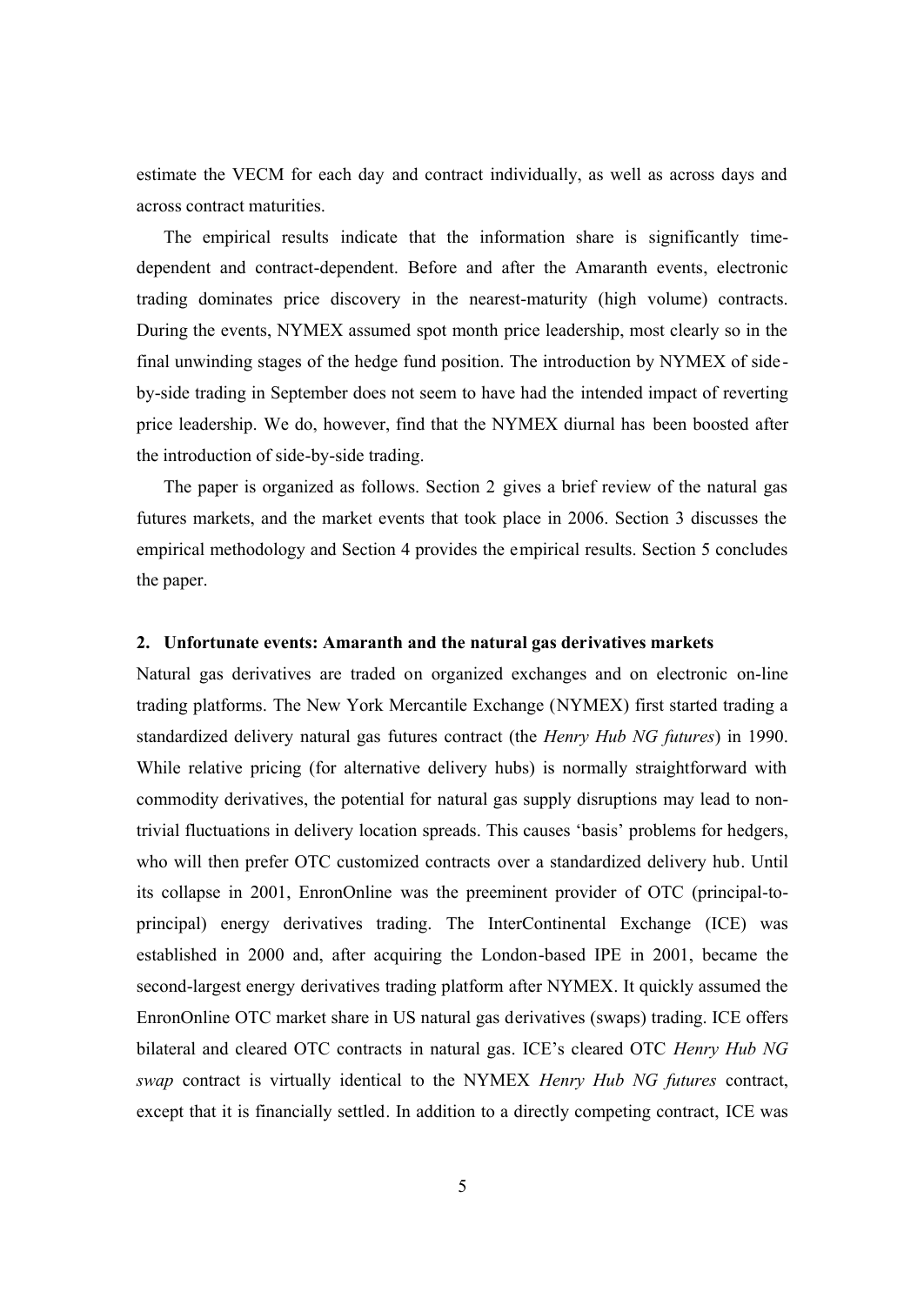also the first to offer a delivery hub "matrix" on its electronic OTC trading platform for US natural gas derivatives. Not only does this matrix accommodate hedger's preference for location-specific delivery, it also caters for very long maturities. In the face of such aggressive competition, NYMEX has also significantly expanded its product offerings. NYMEX now offers basis swaps that allow for relative delivery location pricing, it offers 60 months' maturities out to 2020, and it offers 24-hour automated (yet not online) trading on the Globex system in parallel to its floor trading during business hours.<sup>1</sup>

NYMEX is classified as a Designated Contract Market (DCM) under the 2000 Commodity Futures Modernization Act, and is therefore regulated by the Commodity Futures Trading Commission (CFTC) – in addition to being a so-called Self Regulatory Organization (SRO). ICE, on the other hand, is classified as an Exempt Commercial Market (ECM), operating mostly outside CFTC jurisdiction. To classify as an ECM, all transactions need to be executed on an electronic trading facility. This allows the CFTC to perform an audit trail in case of suspected market manipulation.<sup>2</sup> There are two crucial points of difference relevant to the purpose of our paper. First, unlike a DCM, an ECM does not have to report (large) trader positions to the CFTC, nor does it have to impose position limits. Second, an ECM does not have to make transaction prices publicly available, except to its market participants. The CFTC may, however, request ECM pricing information to be made public if the ECM serves as a significant source of price discovery. Of course, this suggests a certain anonymity advantage of trading on ICE, albeit a somewhat different type of anonymity than the anonymity provided by floor trading.

With this background in mind, we can now take a closer look at the unusual events that characterized natural gas derivatives trading throughout 2006. Late 2005, natural gas futures prices were still reeling in the aftermath of the Katrina hurricane which significantly disrupted Louisiana supply (the *Henry Hub*). Supply shortages in the fall of 2005 caused the spot month futures prices to peak in December 2005 at \$15 per MMBtu (from a base of about \$7 in the previous three years). At the same time, the 2006 Winter-

 $1$  In 2006, daily trading volumes in NG futures/ swaps were comparable on NYMEX and ICE, although ICE volumes tended to dominate the latter months of trading in particular contracts. Distant maturity contract volumes were larger on NYMEX, see US Senate Staff Report (2007).

<sup>&</sup>lt;sup>2</sup> The Amaranth hedge fund – subject of our study – was in fact pursued for alleged market manipulation of the Mar06 and May06 NG settlement prices.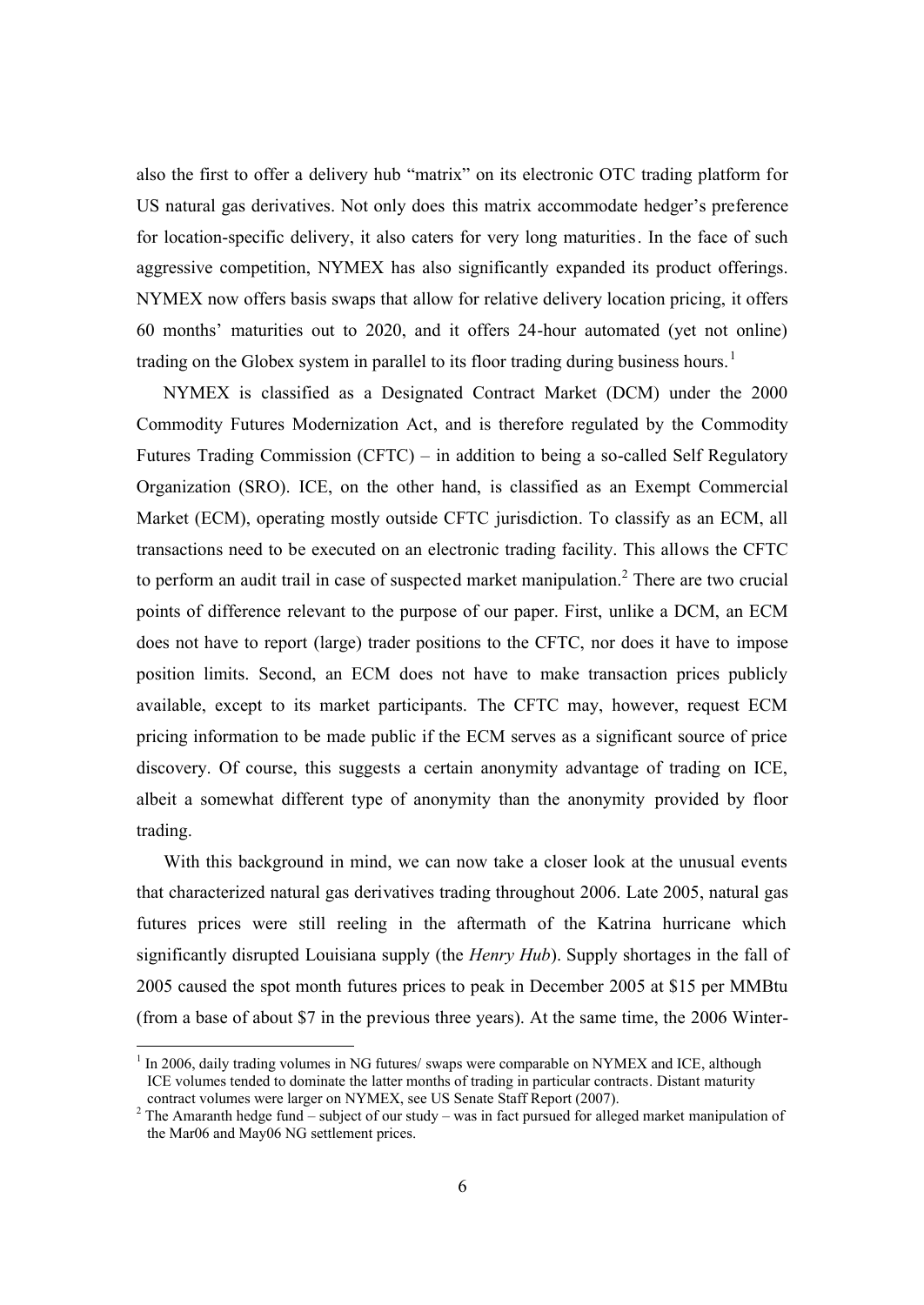Spring spread increased to \$2 (from a more typical  $$0.50$ )<sup>3</sup>. Hedge funds took notice and increasingly participated in energy derivatives trading. One hedge fund (Amaranth), in particular, perceived the increased volatility in energy maturity spreads as an opportunity. Possibly betting on climate change, Amaranth predicted another hurricane season in the fall of 2006, causing new supply shortages in the 2007 winter months. To exploit the expected price pressure, Amaranth established long Winter '07 – short Spring '07 futures spread positions which pay off when the price disparity between March and April maturities widens. <sup>4</sup> While Amaranth had been trading in energy derivatives throughout 2004-5, it now did so with a vengeance. In January 2006, Amaranth accounted for about 7% of open interest in all NYMEX contract maturities for NG futures. From late February through September 2006, Amaranth's open interest share was close to 40%. Its open interest share on ICE was even close to 50%. All this combined buying and selling undoubtedly had market impact and contributed significantly to the volatility in price spreads. As in the previous year, the 2007 Winter – Spring spread increased from \$1.50 in March-April to \$2.50 in August, seemingly confirming Amaranth's weather bet. As Amaranth was also building spreads for the 2006 Summer maturities against the 2006/7 Winter maturities, it also caused significant price volatility in the contracts maturing during 2006. Final settlement trading, in particular, became rather hectic when Amaranth closed out or rolled-over its positions in the spot month contracts.

Amaranth expanded its NYMEX futures spread positions well beyond the position accountability levels, yet NYMEX (and the CFTC) seemed to be relaxed about this. Of course, the CFTC could not know the full extent of Amaranth's speculative positions as about one third of these positions were established on ICE. Late August 2006, a repeat hurricane season became ever less likely, and ramped-up production meant that gas supplies were forecast abundant. This triggered a collapse in Amaranth's spread position values. At first, Amaranth continued to expand its positions to counter the decreasing spread. When NYMEX finally directed Amaranth to curb its positions within prescribed position limits and accountability levels in August 2006, Amaranth simply transferred its

<sup>&</sup>lt;sup>3</sup> Figure 18 in the US Senate Staff Report of the Permanent Subcommittee on Investigations (2007) neatly illustrates the significantly higher level (and curvature) of the NYMEX natural gas forward curves in late August 2005 and late August 2006.

<sup>&</sup>lt;sup>4</sup> Amaranth also established substantial short positions in Aug06, Sep06 and Nov06 contracts matched with a long position in Jan07 contracts.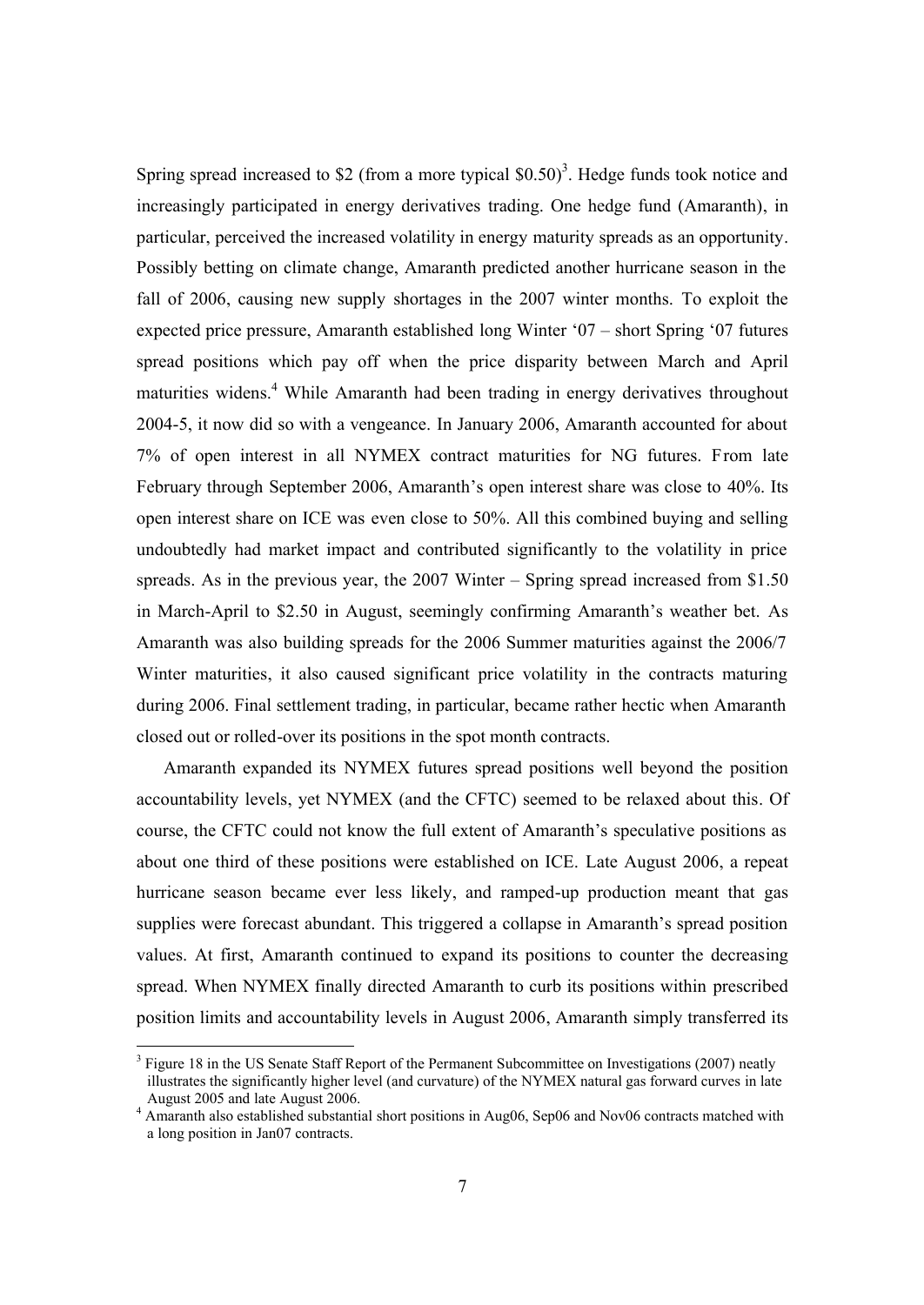spread positions to ICE. It was, however, fighting a losing battle against fundamental value dictated by increasing production, as prices kept moving against its spread positions. Following increasingly large margin calls, Amaranth was no longer able to expand its positions to support price levels and needed to sell the winter maturity positions. As the natural gas futures market is naturally short, Amaranth had trouble finding buyers and once more its sales had significant price impact – but now in the wrong direction. As prices kept falling, Amaranth's margin calls became more pressing and by mid-September it needed to sell its remaining positions to its clearing firm and another hedge fund. <sup>5</sup> When the dust settled, Amaranth had accumulated losses of \$6.5 billion. In the aftermath, the US Senate Subcommittee ordered a full investigation into the "*excessive speculation*" in natural gas markets in 2006. Subsequently, the CFTC sued Amaranth for price manipulation on two occasions in the final half hour of settlement trading in the May contract.

## **3. Price Discovery Methodology**

-

Early empirical studies investigated price spillovers and contagion between 'similar' financial assets (e.g., international stock market indices, or a range of 'energy' commodities). While this literature dates back to the early 70s (e.g., Grubel and Fadner, 1971), the low frequency data available at the time limited the possible insights into price discovery. The objective of those early papers was to find evidence of contemporaneous correlation based on international diversification. Eun and Shim (1989) is one of the earlier empirical studies to use a vector autoregressive (VAR) system, which allows for intertemporal correlations between international stock market returns. The next generation of studies investigated price linkages between 'close' financial assets (e.g., the impact of derivatives trading on the value of the underlying asset). While risk-free arbitrage is now (often) possible, transaction costs may still put a brake on the speed of arbitrage. Nonetheless, cross-market price adjustments tend to occur well within a daily frequency. Kawaller et al. (1987), for example, use a VAR to investigate the minute-byminute intertemporal price transmission between S&P500 futures and the underlying

<sup>&</sup>lt;sup>5</sup> Interestingly, two other hedge funds, Centaurus and Citadel, assumed a substantial part of Amaranth's positions in a most profitable way.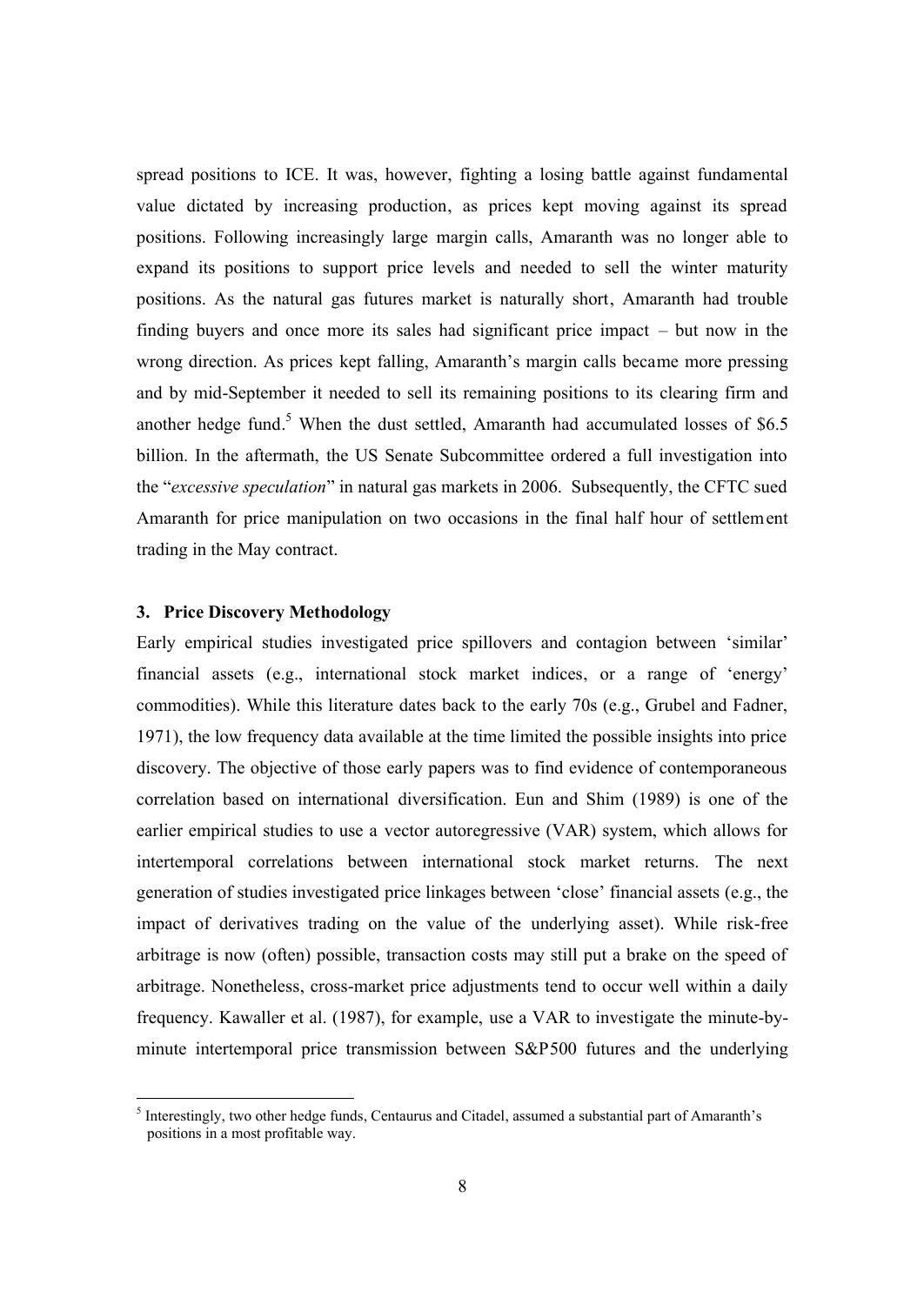index. The third generation focused on 'identical' financial assets traded simultaneously (or successively) on different exchanges or different platforms. Arbitrage is now virtually instantaneous and needs to be analysed at the highest sampling frequency. Harris et al. (2002) investigate the price relationships between cross-listed, simultaneously traded Dow equities on three US exchanges. Cross-listing arbitrage is facilitated by an intermarket trading system. Theissen (2002) investigates simultaneous floor and screen trading on a single exchange in the same security, and accordingly find almost instantaneous arbitrage. Shyy and Lee (1995) investigate the competition for order flow in Bund futures trading between LIFFE (floor) and DTB (electronic) exchanges. No intermarket trading facility here, yet arbitrage is still found to occur within minutes.

High frequency data analysis requires careful consideration of intraday market structure phenomena. Stoll and Whaley (1990), for example, correct for bid-ask bounce and infrequent trading in their high frequency stock index futures arbitrage study. One other commonly found feature in intraday returns is the typical U-shaped pattern in their volatility (and in various other market activity proxies), with high volatility at market open and close, and relatively low volatility in between. We follow Kofman and Martens (1997), who propose a Fourier Flexible Form – a low order polynomial and trigonometric function of time  $t$  ( $t=1,...T$ ).

$$
X_{t,d} = \sum_{k=0}^{1} X_d^k \left[ a_{0k} + a_{1k} \left( \frac{t}{T} \right) + a_{2k} \left( \frac{t}{T} \right)^2 + \sum_{i=1}^{I} d_{ik} D_{i,t} + \sum_{j=1}^{J} \left( b_{jk} \cos \left( \frac{2jtp}{T} \right) + g_{jk} \sin \left( \frac{2jtp}{T} \right) \right) \right] + e_{t,d}
$$
\n(1)

where  $X_{t,d}$  is the activity proxy at time *t* on day *d*, and  $X_d$  is an interactive daily activity variable on day *d*. A series of dummy variables *D* can be included to allow for special events, like the half-hour VWAP settlement period on the final day of trading. After we estimate (1), we filter the intraday returns for diurnality

$$
\Delta P^{\prime}_{t,d} = \frac{\Delta P_{t,d}}{\hat{X}_{t,d}}
$$

and then estimate the following vector error correction model (VECM), see Engle and Granger (1987),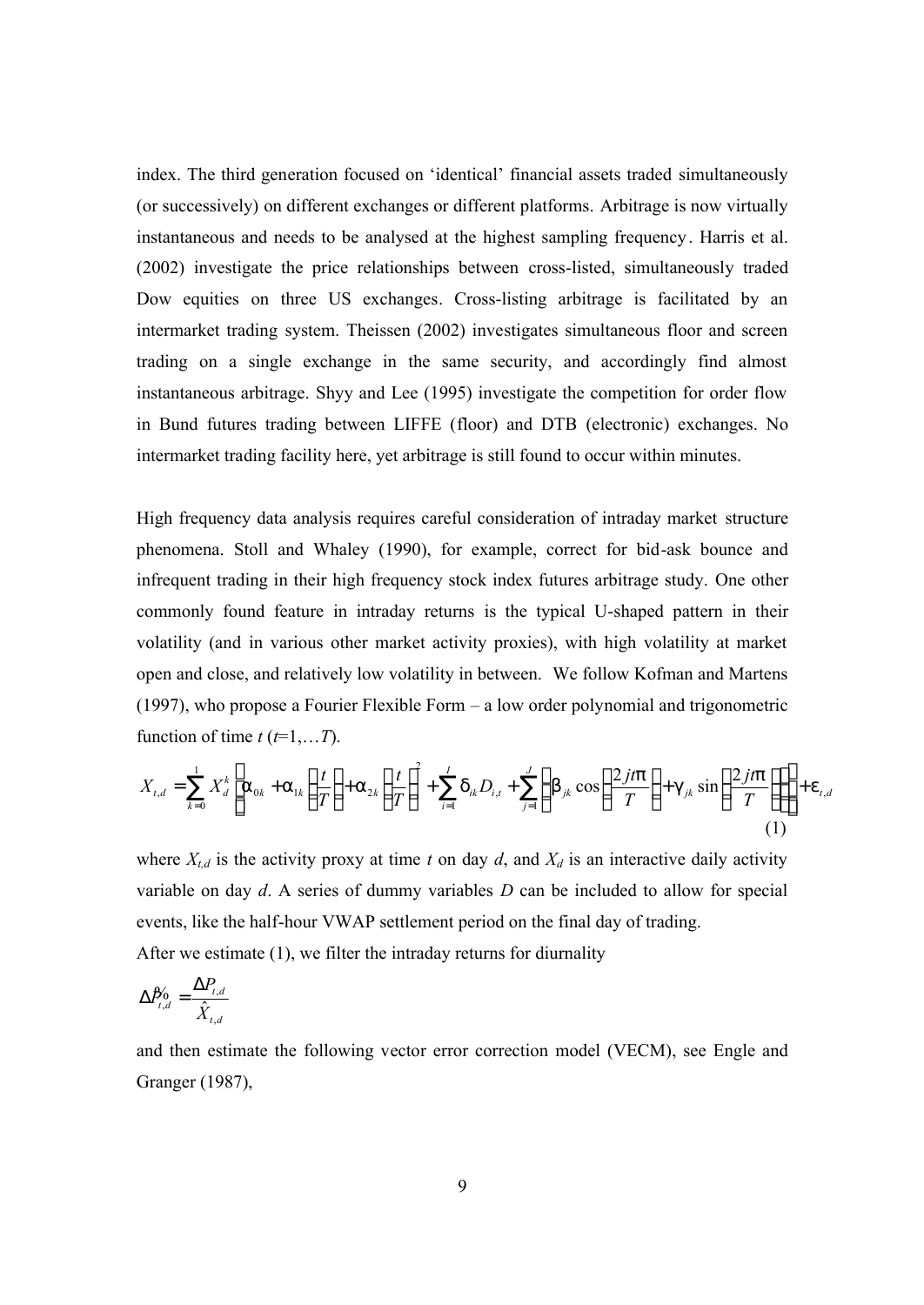$$
\Delta P'_{t} = ab' P'_{t-1} + \sum_{p=1}^{P} A_j \Delta P'_{t-p} + e_t
$$
\n(2)

with cointegrating vector

$$
b'P_t^{\prime 0} = \beta_{R_{CE,t}}^{\prime} - \beta_{R_{TMEX,t}}^{\prime} \quad \text{where} \qquad b = \begin{pmatrix} 1 & -1 \end{pmatrix}', \quad \Sigma = \begin{pmatrix} S_1^2 & rS_1S_2 \\ rS_1S_2 & S_2^2 \end{pmatrix}
$$

The VECM is often rewritten in a vector moving average (VMA) specification

$$
\Delta P_t^{\prime} = \Phi(L) e_t = \Phi(1) \sum_{s=1}^t e_s + \Phi^*(L) e_t \tag{3}
$$

where  $\Phi(1)e_t$  captures the long-run impact of an innovation on each of the two prices. Gonzalo and Granger (1995) propose a common factor representation for the filtered prices

$$
\hat{P}_t^{\prime} = f_t + T_t \tag{4}
$$

with a transitory (short-term) component,  $T_t$ , and a permanent (long-term) component  $f_t = \Gamma P_t^y$  where  $\Gamma = (g_1 \quad g_2)'$ . The Gonzalo and Granger parameters can be 'linked' to the VECM (VMA) parameters:

$$
\Phi = \begin{pmatrix} f_1 \\ f_2 \end{pmatrix} = \left( a'_\perp \begin{pmatrix} I - \sum_{p=1}^P A_p \\ 0 \end{pmatrix} b_\perp \right)^{-1} \begin{pmatrix} g_1 & g_2 \\ g_1 & g_2 \end{pmatrix} \text{ so that } \frac{f_1}{f_2} = \frac{g_1}{g_2}
$$

While we are interested in long-term and short-term interactions between the two markets, we take special interest in the price discovery role performed by each market. We therefore compute the Hasbrouck (1995) information shares, *ISj*. Martens (1998) and Baillie et al. (2002) show that the Hasbrouck information shares can be easily estimated from the VECM directly. Solving simultaneously for  $a'_1a = 0$  and  $i'a_1 = 1$  gives the estimated common factor weights of the variables underlying the cointegrated system, $a_{\perp} = (g_1 \quad g_2)'$ , so that

$$
IS_j = \frac{f_j^2 S_j^2}{\Phi \Sigma \Phi'} = \frac{g_j^2 S_j^2}{g_1^2 S_1^2 + g_2^2 S_2^2}
$$
 (5)

where the information share of a particular market is defined as the proportion of variance in the common factor *f*, attributable to innovations in that market. Unfortunately, the definition in (5) only holds when  $\Sigma$  is diagonal and price innovations are in fact often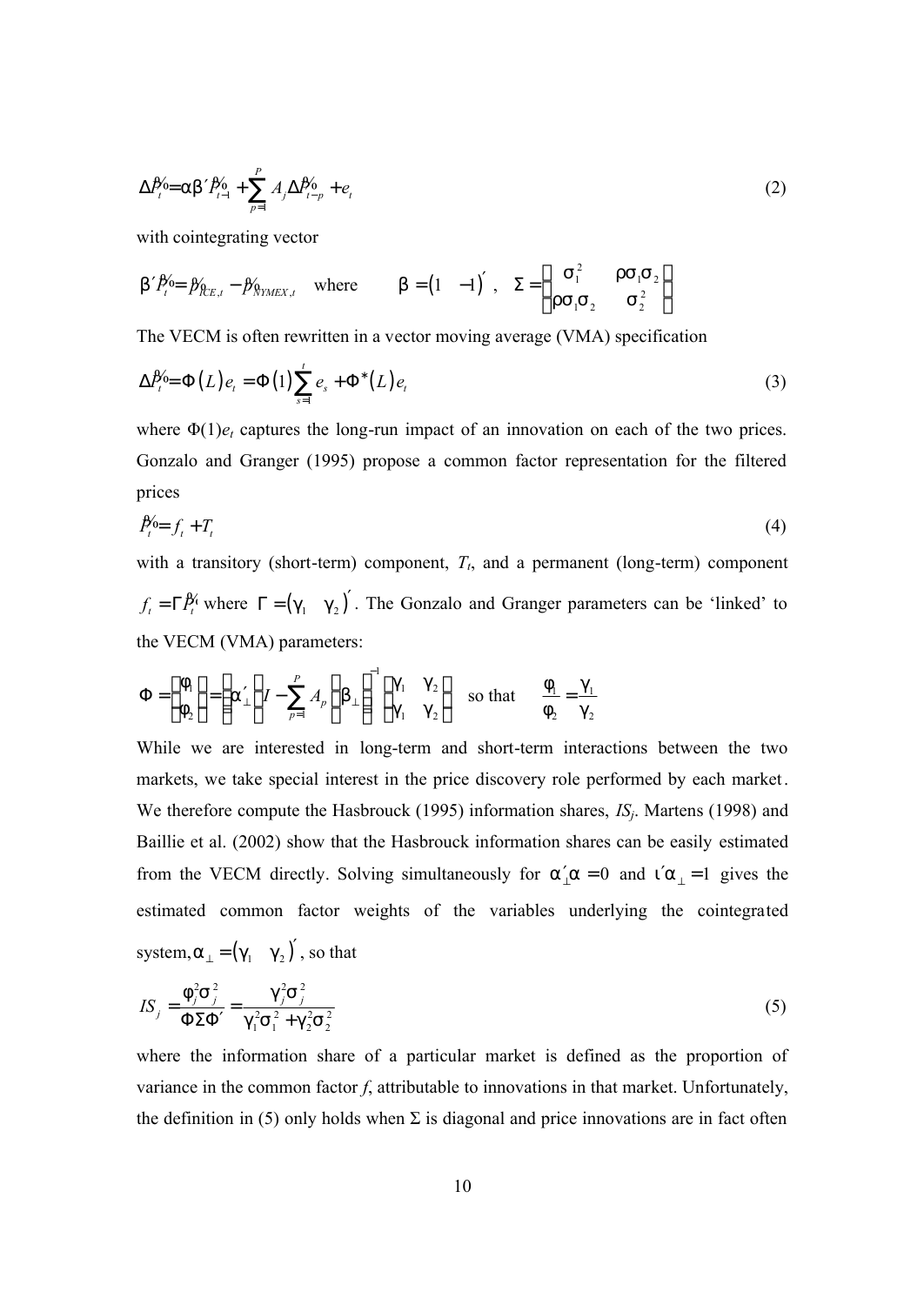significantly correlated across markets. To eliminate contemporaneous correlation *ρ* between *eICE* and *eNYMEX*, Hasbrouck proposes a Cholesky factorization of Σ=*MM'* where

$$
M = \begin{pmatrix} m_{11} & 0 \\ m_{12} & m_{22} \end{pmatrix} = \begin{pmatrix} S_1 & 0 \\ rS_2 & \sqrt{S_2(1-r^2)} \end{pmatrix}
$$

The Hasbrouck Information Shares then become

$$
IS_{1} = \frac{\left(g_{1}m_{11} + g_{2}m_{12}\right)^{2}}{\left(g_{1}m_{11} + g_{2}m_{12}\right)^{2} + \left(g_{2}m_{22}\right)^{2}}, \quad IS_{2} = \frac{\left(g_{2}m_{22}\right)^{2}}{\left(g_{1}m_{11} + g_{2}m_{12}\right)^{2} + \left(g_{2}m_{12}\right)^{2}}
$$
(6)

Since the ordering of the variables will change the Cholesky factorization, the information shares will no longer be unique. Instead, successive application of (6) will give upper/lower bounds on the information shares. The bounds will be tighter, the lower the contemporaneous correlation.

## **4. Empirical Results**

NYMEX natural gas futures have been the subject of prior investigations, predominantly focused on finding optimal hedging relationships. Walls (1995) analyses optimal hedging strategies for hedgers with cash positions in twelve different hubs. Walls finds that the NYMEX futures price is in fact cointegrated with nearly all hubs' spot prices. Root and Lien (2003) refine Walls' analysis by modelling natural gas futures and (a single Henry Hub) spot price as a threshold cointegrated system. Suenaga et al. (2008) investigates the impact of seasonal and cross-sectional (across maturities) volatility dynamics on optimal hedge ratios. All these studies use low frequency data, monthly for Walls and Root and Lien, daily for Suenaga et al. This is, of course, appropriate for the practical purposes of hedgers, but is inadequate for our price discovery investigation which requires intraday data. There also studies on the cointegrating relationships between various distinct energy (futures) prices (including natural gas and crude oil), and there is a recent internal market competition study by Tse and Xiang (2005). Tse and Xiang analyse the relative price discovery role of E-mini natural gas futures and their companion regular natural gas futures. Using minute-by-minute transaction data, they find that the electronic E-mini futures contribute about 31% of price discovery. They do not investigate the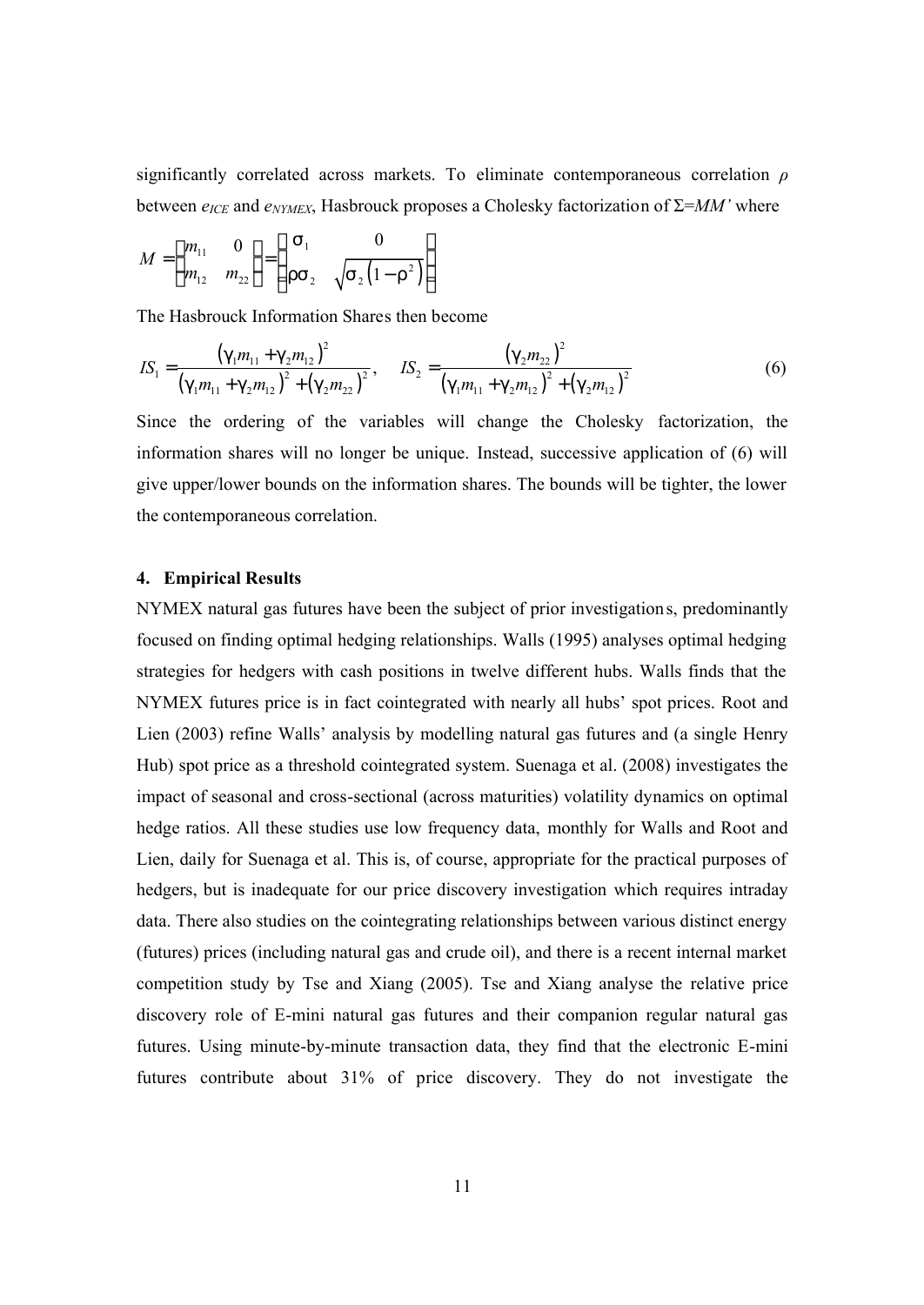intertemporal dynamics in price discovery, nor the cross-sectional dynamics – suggested by Suenaga et al. (2008) to be rather fundamental for 'seasonal' commodity futures.

The time-stamped NYMEX futures and ICE swap transaction data used in this study are obtained from the CFTC. Our sample covers all 242 trading days in 2006, for all traded monthly futures/swap contract maturities. Contract details are given in Appendix A. The first available maturity in our sample is February 2006, the longest available maturity is January 2011. While ICE provides (at least closing) prices for maturities extending to January 2011, NYMEX pricing becomes patchy beyond the April 2007 maturity. We use minute-by-minute transaction prices as a tradeoff between infrequent trading and efficiency of daily estimation. We know the number of transactions for each minute interval, the time-stamp of the last-recorded transaction in each minute interval, but we only have volume for NYMEX transactions. We filter our data for data errors and then match the two exchanges' prices when both exchanges are open. The following graphical analysis provides some information on the statistical properties. First, Figure 1 displays the daily closing prices for the spot month contracts during 2006.

## INSERT FIGURE 1

In the wake of hurricane Katrina, NG futures prices were as high as \$11 per mmBtu in the winter months of 2006, before dropping to a low of \$4 per mmBtu by mid September of 2006. The annual low coincided with the demise of Amaranth. Annualized volatility for 2006 was a staggering 60% on ICE, respectively 56% on NYMEX. While not uncommon for commodity futures, these volatility levels should be considered particularly high.

Next, Figure 2 provides a snapshot of the minute-by-minute transaction prices on July 27, the last trading day in the AUG06 contract. It highlights the typical final settlement price adjustment phenomenon, where ICE swap settlement occurs against the NYMEX final settlement price. The latter is determined as the VWAP during the last half hour of floor trading. The ICE price clearly tracks the evolution of the VWAP during this settlement period.

## INSERT FIGURE 2

We compute continuously compounded returns, and exclude overnight returns. Before we estimate the information discovery model, we first consider the issue of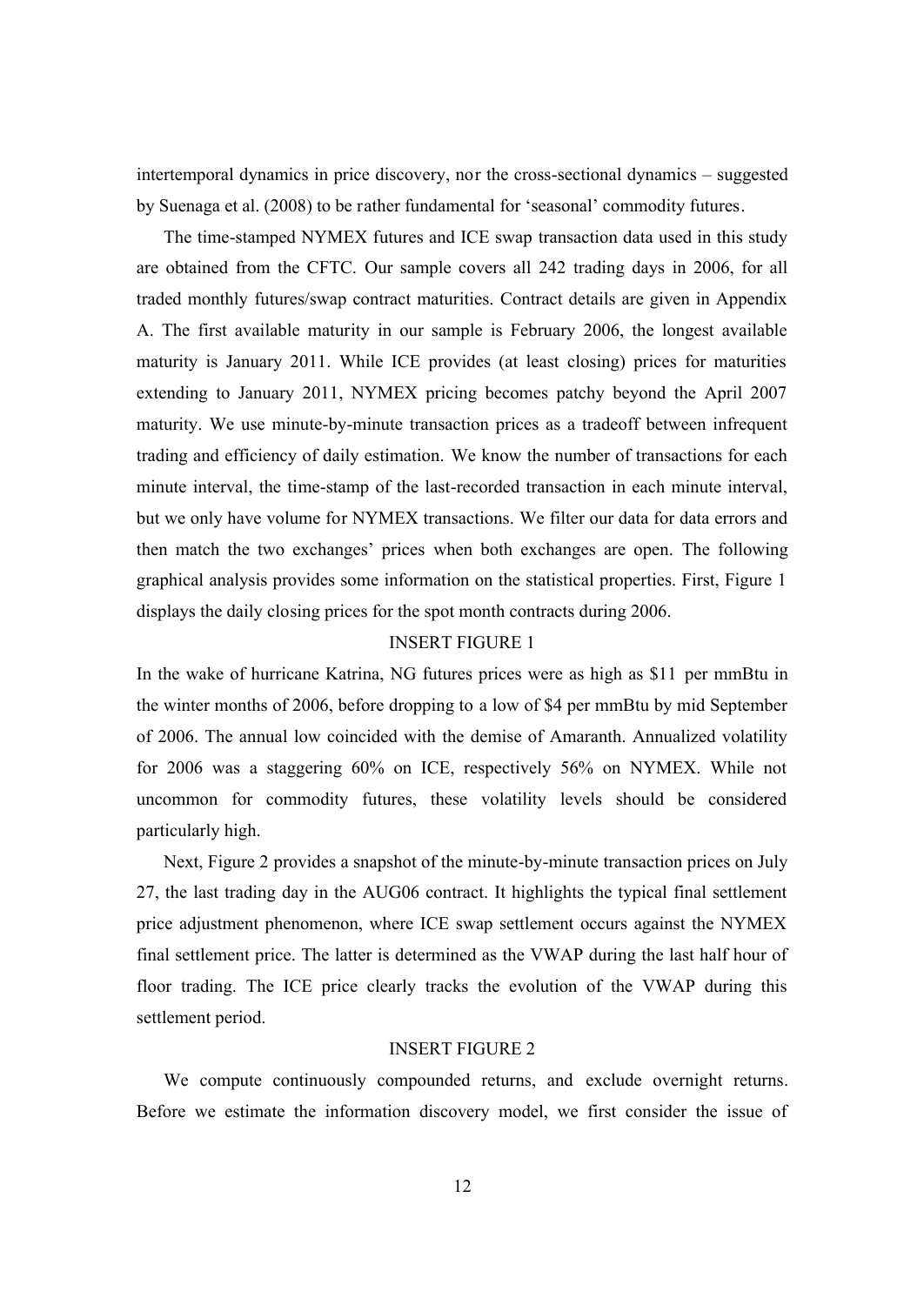'importance sampling.' Intraday transaction prices/returns are often characterized by intraday seasonality (aka diurnality) in volatility – typically a U-shape from open to close of trading. This intraday volatility pattern is correlated with, or better said, explained by U-shapes in intraday activity variables (like dollar volume, number of transactions, etc.). To weigh the intraday returns by their typical time-of-day information content, we therefore filter the raw returns by a diurnal fitted across trading days. However, rather than estimating the diurnal in price volatility, we choose to filter our returns by an estimated diurnal in activity. The activity proxy is the number of transactions in each one-minute interval. The minute-by-minute returns are then 'weighted' by activity in each one-minute interval allowing for some kind of importance sampling.

Averaging each one-minute interval's number of transactions over all trading days, generates an empirical average activity diurnal as shown in Figure 3. Both NYMEX and ICE indeed exhibit the anticipated U-shaped diurnal.

## INSERT FIGURE 3

The top panel displays the empirical diurnals for the spot months contracts (as they are the least noisy – average activity is highest in the spot months). While the U-shape pattern is similar, the level of activity is significantly higher at NYMEX. Also noteworthy is the delayed start – the U's peak at 10:30 am. The second and third panels indicate the shift in activity after the introduction of NYMEX side-by-side trading in September. The middle panel considers January to July trading when the U-shaped activity on NYMEX and ICE is virtually identical. The bottom panel considers October to December trading when trading activity levels jumped on both exchanges, but significantly more so on NYMEX. We estimate the daily diurnals according to equation (1) and compute the filtered returns. $6$  These are then taken as inputs in the estimation of the VECM in (2).

First, we estimate (2) across all contracts and all trading days. We find that ICE (NYMEX) contributes 34% (66%) of price discovery, on average. Next, we estimate (2) for each contract individually, but across all trading days. Finally, we estimate (2) for each contract, and each trading day, individually. The results are given in Table 1, and Figures 4 and 5, respectively.

 $6$  Parameter estimates for the diurnals are available from the corresponding author on request.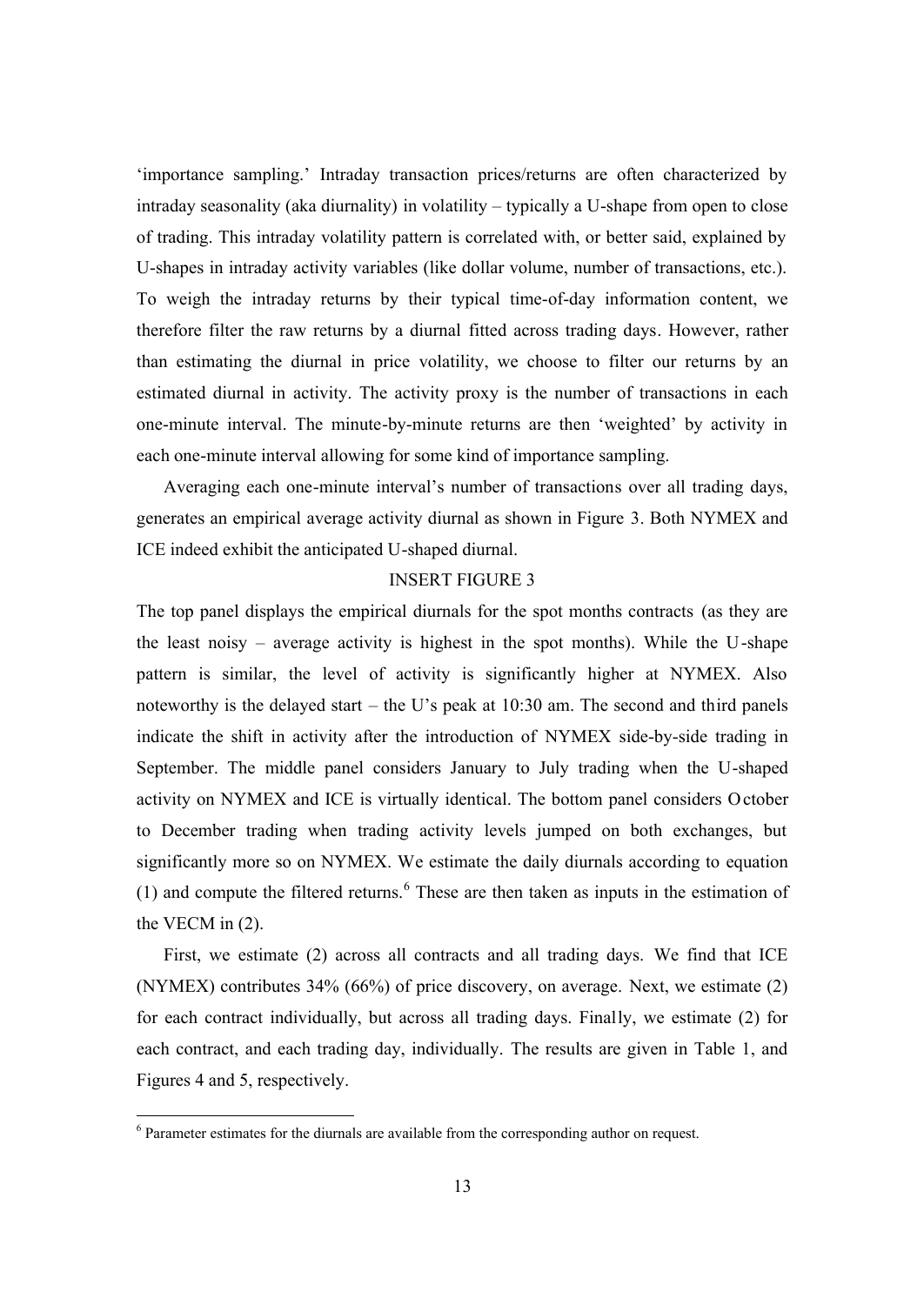#### INSERT TABLE 1

Table 1 indicates that the error correction terms have the correct signs and are strongly significant. The short term dynamics are borderline significant for ICE, but not for NYMEX. However, the contract results indicate that the short term dynamics are occasionally significant when conditioned on the contract. It is also clear from the contract results that while NYMEX is generally more informative, this was not the case for the first two contract months.

If we condition on the trading days (by pooling all traded contracts per day), a very interesting pattern emerges in Figure 4.

## INSERT FIGURE 4

NYMEX contributes around 70% to price discovery until the end of August, after which the information shares converge and towards the end of the year, ICE becomes the dominant source of price discovery. As these results include all traded contracts, we also investigate the daily information shares for the spot month contracts only. Figure 5 gives the smoothed information share estimates. Price discovery roles are distinctly different from Figure 4. ICE contributes close to 90% to price discovery until mid September, after which the information shares converge and NYMEX becomes the dominant source of price discovery. Our results for the longer maturities indicate that NYMEX contributes most to price discovery in all maturities bar the spot month.

## INSERT FIGURE 5

Perhaps not surprisingly, the date on which ICE's information lead collapses coincides with the ultimate demise of Amaranth.

Since Amaranth's strategy involved a series of long-short spread positions, it is worthwhile to investigate one of these spreads in some detail. Figure 6 shows the evolution of the long MAR07 – short APR07 spread, where Amaranth was betting on a increase in winter shortages due to a new hurricane season in the fall of 2006.

## INSERT FIGURE 6

There are two noteworthy features. First, the steep increases in the spread in April, June, and late July, and second the sharp drop starting in the third week of August and ultimately collapsing by mid September. These dates coincide with the events discussed in Section 2.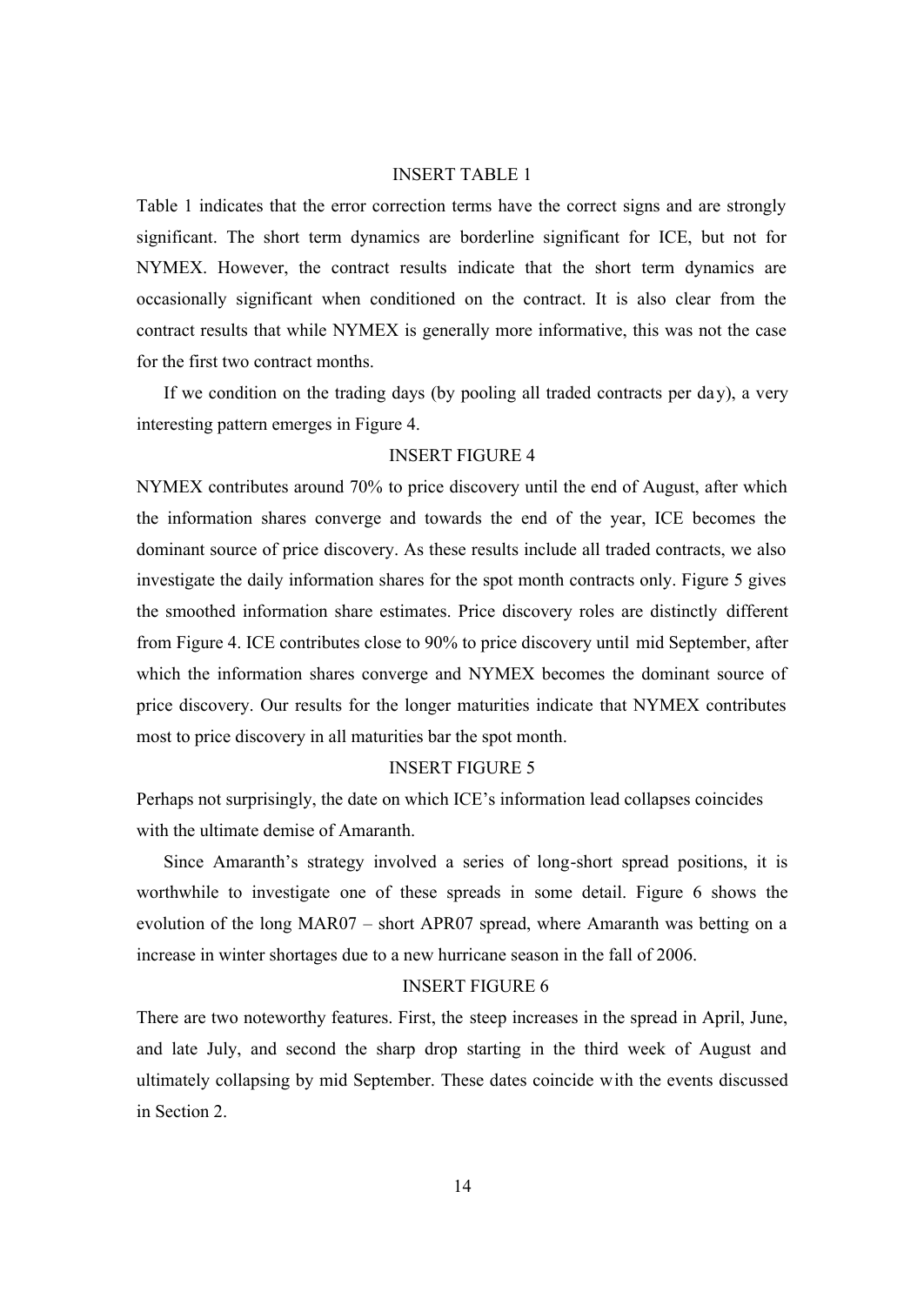## **5. Conclusion**

While floor trading is generally considered a relic of the past, a few studies have highlighted its virtues, especially in times of market stress and excessive volatility. This study investigates whether the unusual events surrounding natural gas futures trading in 2006, can shed light on the alleged resilience of floor trading in turbulent market conditions. Our results indicate that the unusual events did have a clearly discernible impact on price leadership in the natural gas market. The results also suggest the timevariation and contract-variation in information shares.

#### **References**

Baillie, R.T., Booth, G.G., Tse, Y., and T. Zabotina, 2002. Price discovery and common factor models. *Journal of Financial Markets* 5, 309-321.

Engle R.F., and C.W.J. Granger, 1987. Co-integration and error correction: Representation, estimation and testing. *Econometrica* 55, 251-276.

Eun, C.S., and S. Shim, 1989. International transmission of stock market movements. *Journal of Financial and Quantitative Analysis* 24, 241-256.

Gonzalo, J., and C.W.J. Granger, 1995. Estimation of common long-memory components in cointegrated systems. *Journal of Business and Economic Statistics* 13, 27-36.

Grubel, H., and K. Fadner, 1972. The interdependence of international equity markets. *Journal of Finance* 26, 1299-1314.

Harris, F.H.deB., McInish, T.H., and R.A. Wood, 2002. Security price adjustment across exchanges: an investigation of common factor components for Dow stocks. *Journal of Financial Markets* 5, 277-308.

Hasbrouck, J., 1995. One security, many markets: Determining the location of price discovery. *Journal of Finance* 50, 1175-1199.

Kawaller, I.G., P.D. Koch, and T.W. Koch, 1987. The temporal price relationship between S&P futures and the S&P500 index. *Journal of Finance* 42, 1309-1329.

Kofman, P., and M. Martens, 1997. Interaction between stock markets: an analysis of the common trading hours at the London and New York stock exchange. *Journal of International Money and Finance* 16, 387-414.

Martens, M., 1998. Price discovery in high and low volatility periods: Open outcry versus electronic trading. *Journal of International Financial Markets, Institutions & Money* 8, 243-260.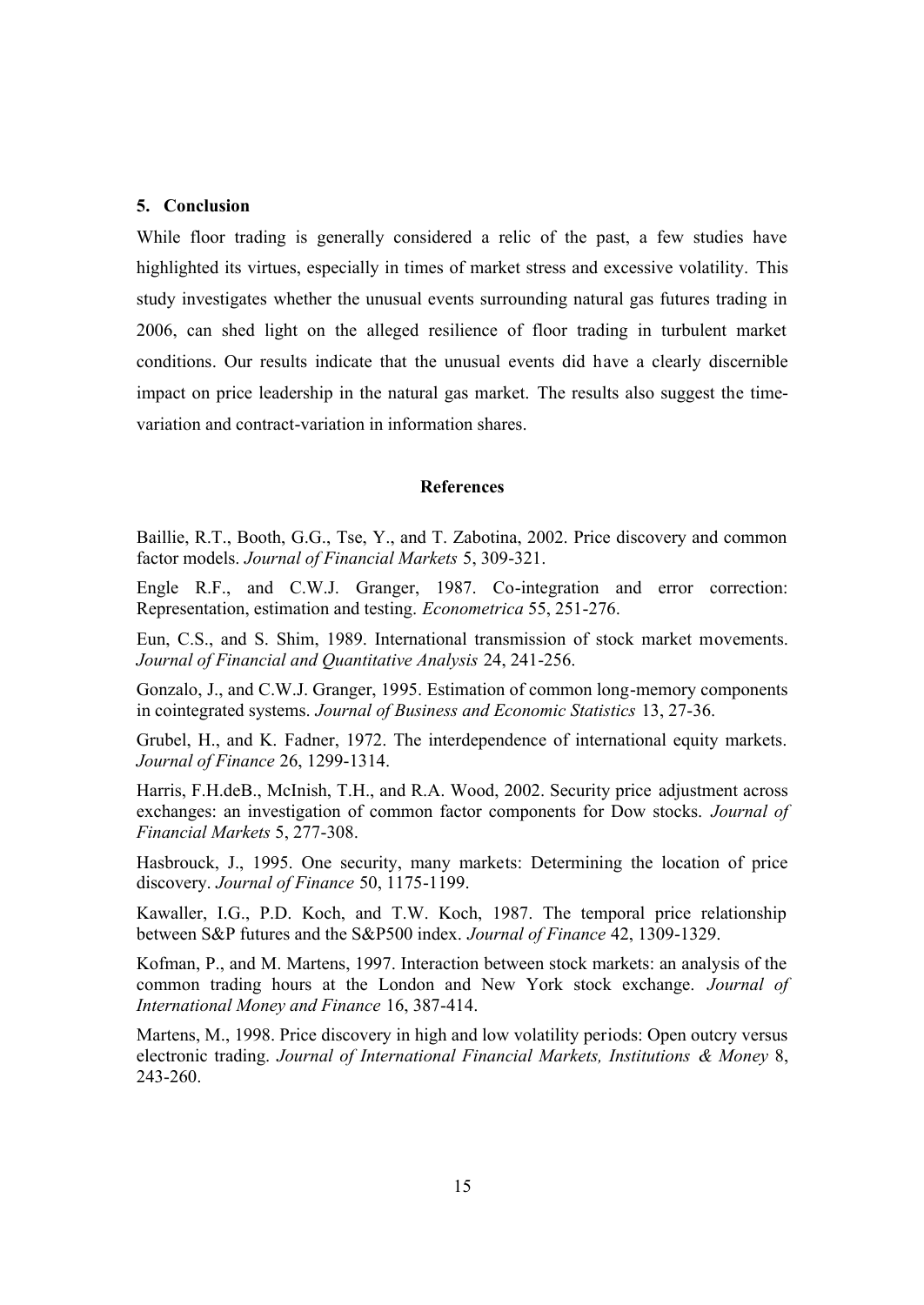Root, T.H., and D. Lien, 2003. Can modeling the natural gas futures market as a threshold cointegrated system improve hedging and forecasting performance? *International Review of Financial Analysis* 12, 117-133.

Shyy, G. and J.-H. Lee, 1995. Price transmission and information asymmetry in Bund futures markets: LIFFE versus DTB. *Journal of Futures Markets* 18, 87-99.

Stoll, H.R., and R.E. Whaley, 1990. The dynamics of stock index and stock index futures returns. *Journal of Financial and Quantitative Analysis* 25, 441-468.

Suenaga, H., A. Smith, and J. Williams, 2008. Volatility dynamics of NYMEX natural gas futures prices. *Journal of Futures Markets* 28, 438-463.

Theissen, E., 2002. Price discovery in floor and screen trading systems. *Journal of Empirical Finance* 9, 455-474.

Tse, Y., and J. Xiang, 2005. Market quality and price discovery: Introduction of the Emini energy futures. *Global Finance Journal* 16, 164-179.

United States Senate, Permanent Subcommittee on Investigations, 2007. Excessive speculation in the natural gas market. *Staff Report*.

Walls, W.D., 1995. An econometric analysis of the market for natural gas futures. *Energy Journal* 16, 71-83.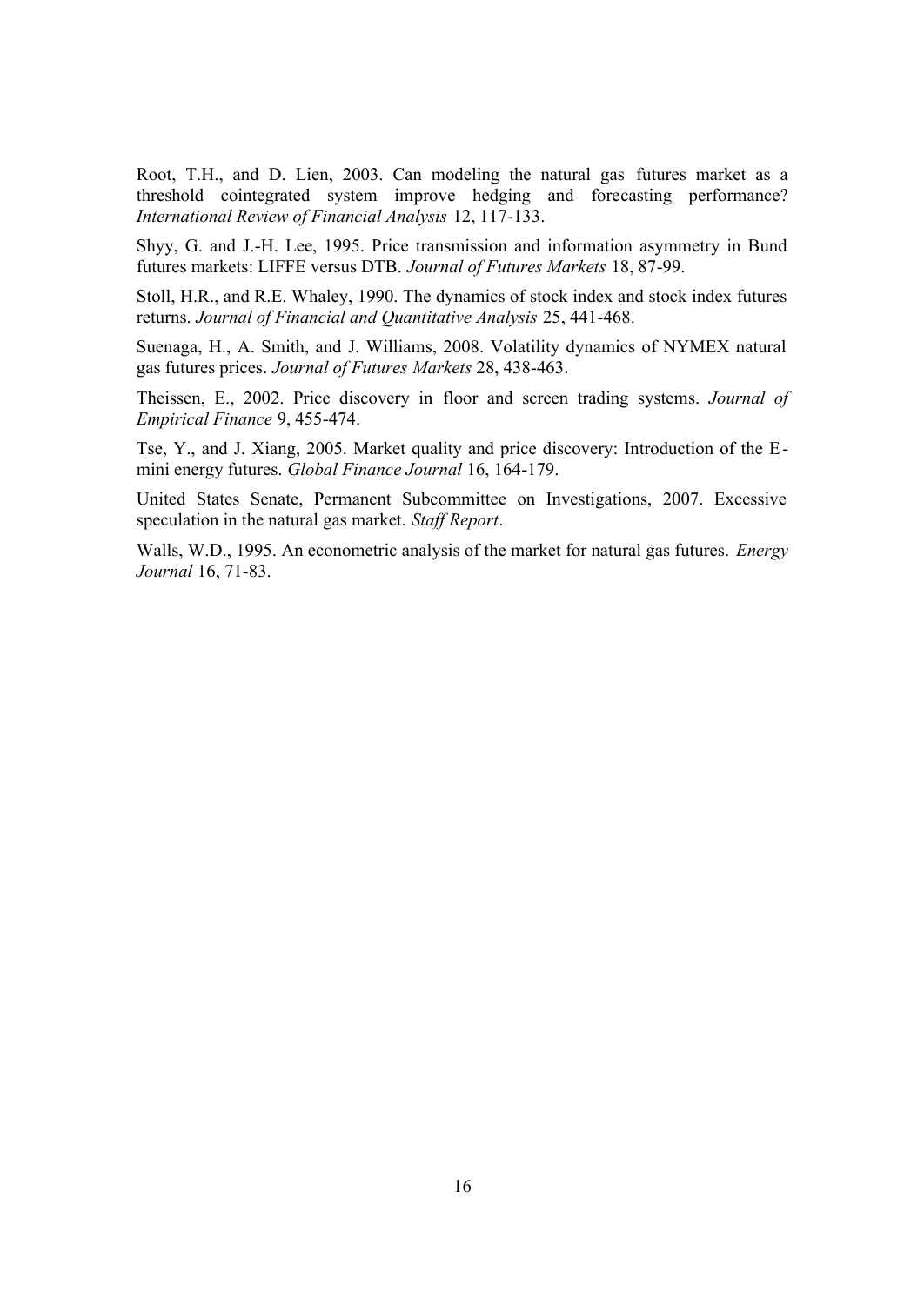## **Appendix A: Contract specifications for the Henry Hub Natural Gas Futures/Swap**

|                                               | <b>NYMEX</b>                                                                                                       | <b>ICE</b>                                                                      |  |  |
|-----------------------------------------------|--------------------------------------------------------------------------------------------------------------------|---------------------------------------------------------------------------------|--|--|
| <b>Trade unit</b>                             | 10,000 mmBtu                                                                                                       | $2,500$ mmBtu                                                                   |  |  |
| <b>Trade price</b>                            | \$ per mmBtu                                                                                                       | \$ per mmBtu                                                                    |  |  |
| <b>Trading hours</b>                          | $Floor: 10:00 - 14:30$<br><i>Electronic</i> : 18:00 of prior<br>trading day until 17:15 of<br>trading day (GLOBEX) | <i>Electronic</i> : 14:30 of prior<br>trading day until 14:30 of<br>trading day |  |  |
| Last trading day                              | 3 business days prior to spot<br>month                                                                             | 3 business days prior to spot<br>month                                          |  |  |
| <b>Settlement</b>                             | Physical                                                                                                           | Financial                                                                       |  |  |
| <b>Final settlement price</b>                 | VWAP of transaction prices<br>during last half hour <i>floor</i><br>trading on last trading day                    | NYMEX settlement price                                                          |  |  |
| <b>Delivery</b>                               | Henry Hub, Louisiana                                                                                               | <b>NA</b>                                                                       |  |  |
| <b>Position Accountability</b><br>Level/Limit | 12,000 net futures of any/all<br>months, not exceeding<br>1,000 spot month in last 3<br>trading days               | NA                                                                              |  |  |
| <b>Maximum daily price</b><br>fluctuation     | $$3 / mm$ Btu<br>Expandable after 5 minute<br>trading halt                                                         | $$3 / mm$ Btu<br>Expandable after 5 minute<br>trading halt                      |  |  |
| <b>Minimum daily price</b><br>fluctuation     | \$0.001 / mmBtu                                                                                                    | \$0.001 / mmBtu                                                                 |  |  |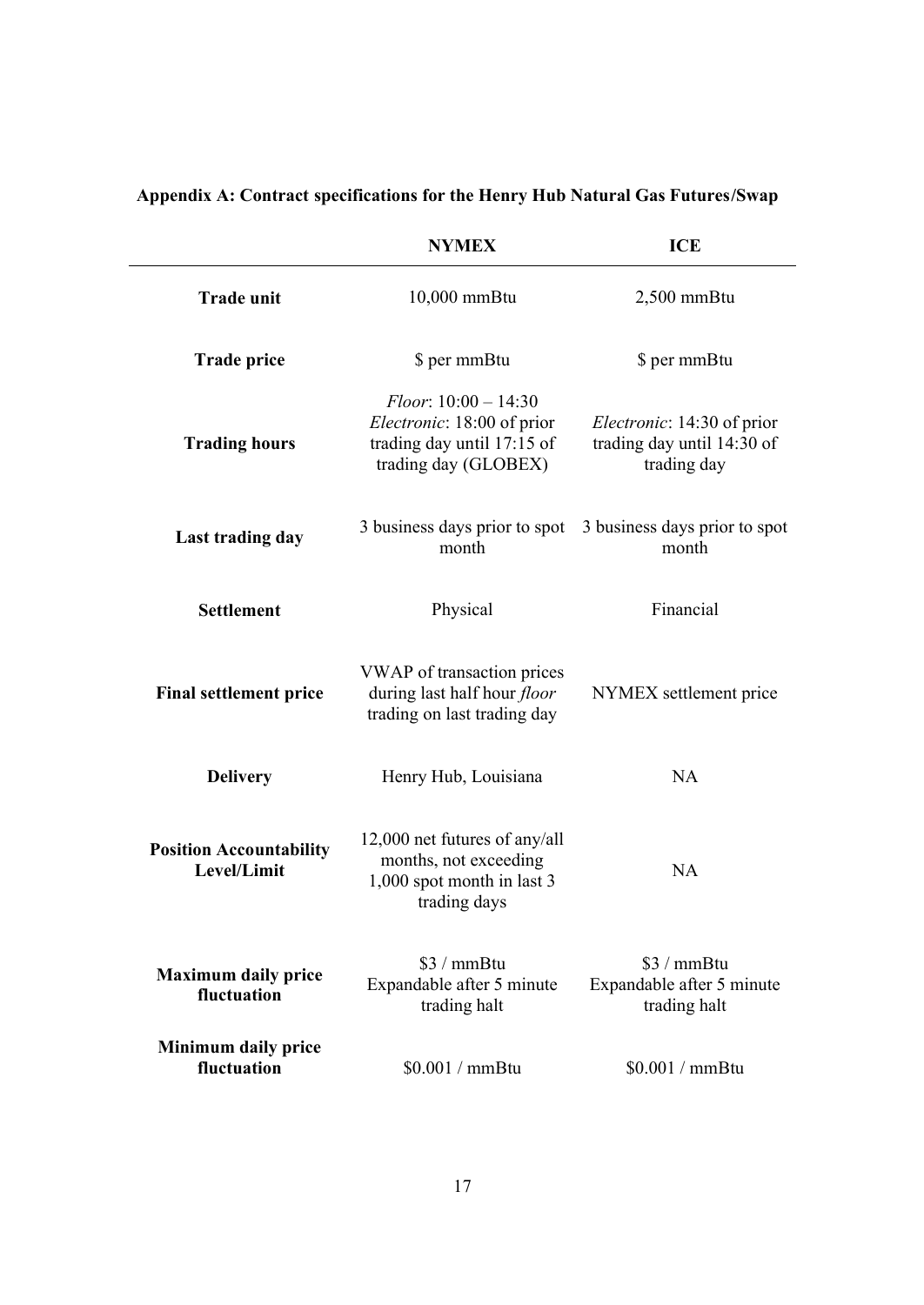

**Figure 1. Daily closing prices for FEB06 to JAN07 spot contracts** 



**Note**: During the last half hour of NYMEX trading (the settlement period), the final settlement price is determined by the VWAP of NYMEX transaction prices.

**Trade Time**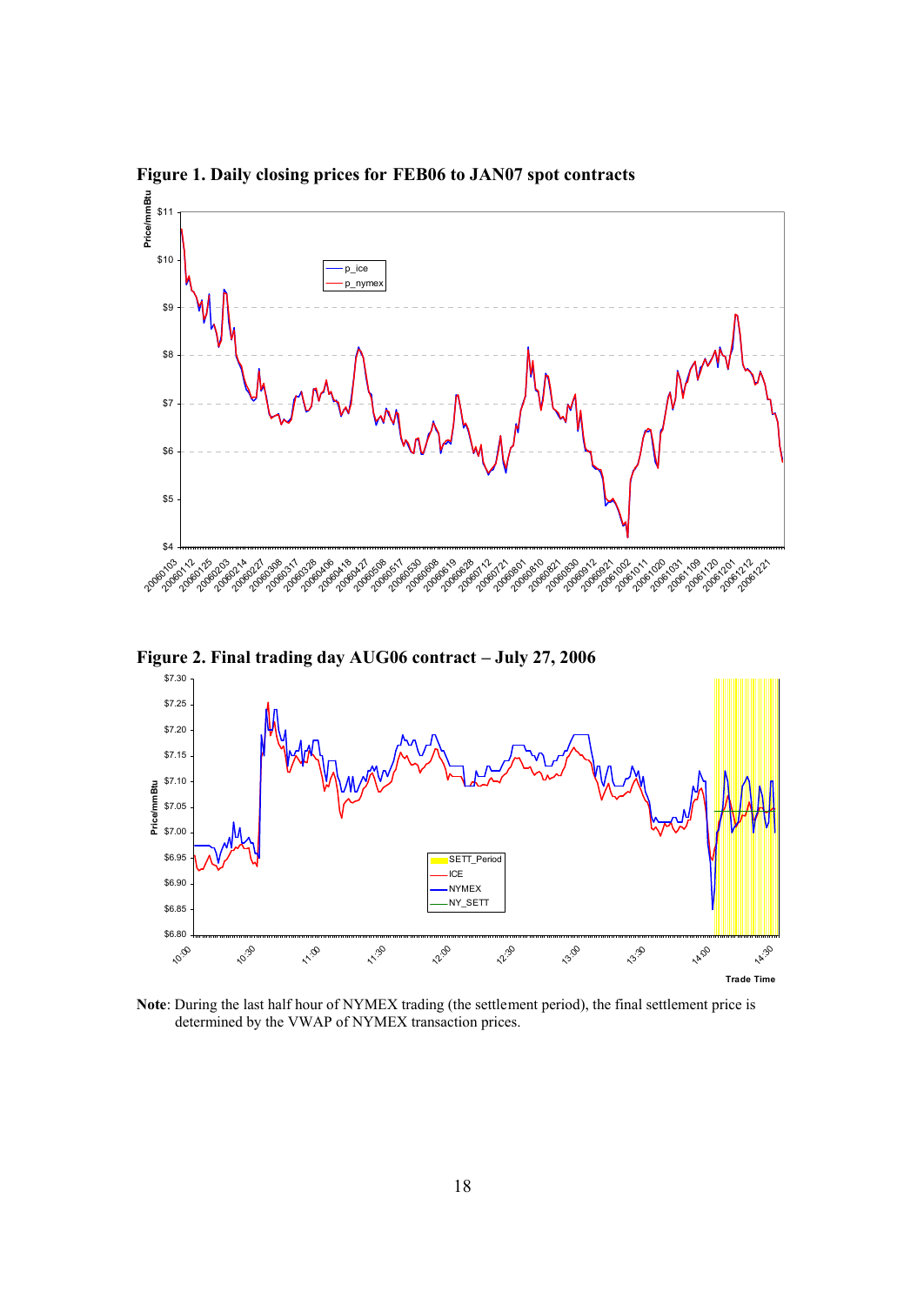

**Figure 3. The empirical activity diurnality**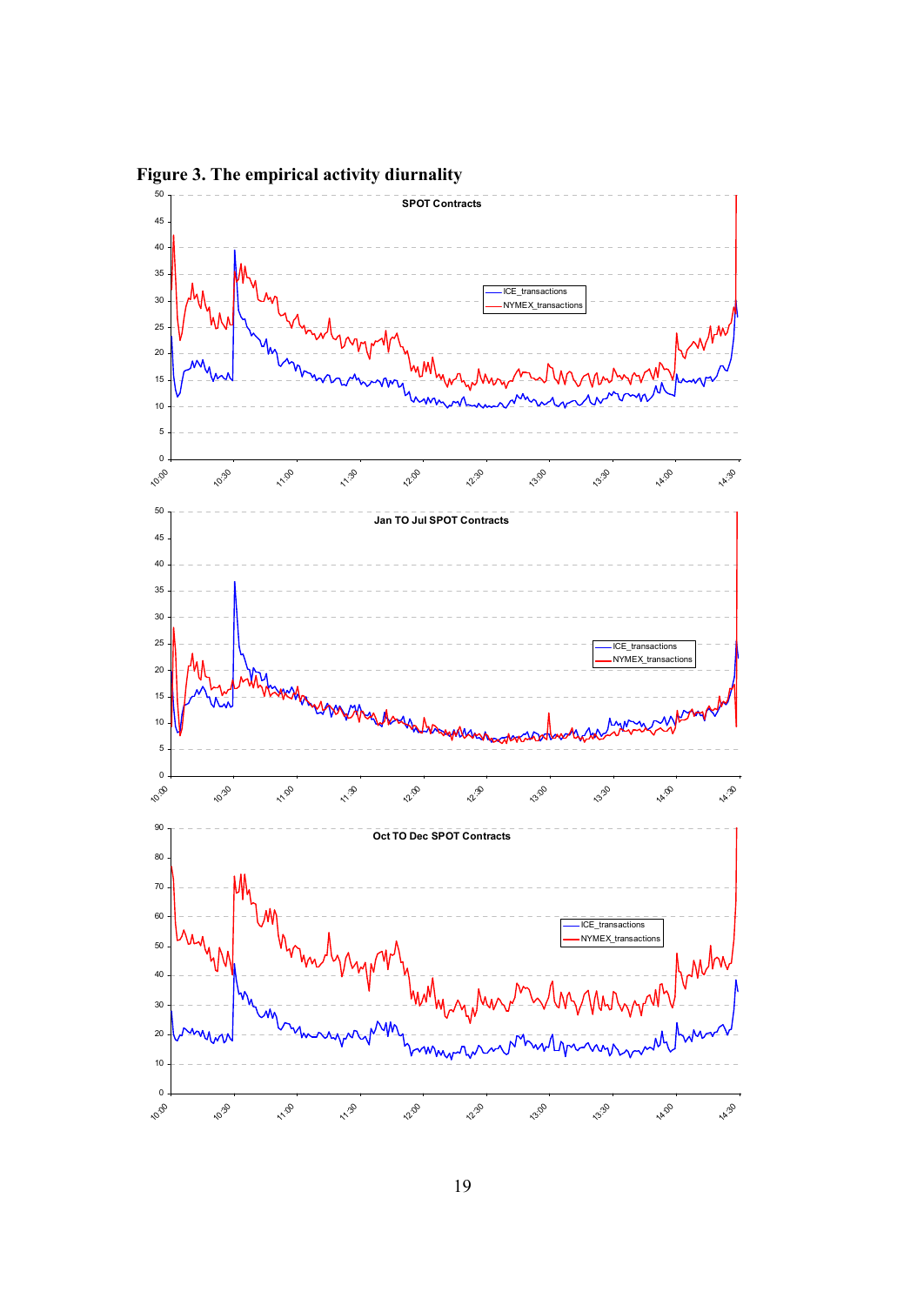**Figure 4. Daily Information Shares**



**Note:** Information shares are computed by pooling all contracts for each trading day.



## **Figure 5. Smoothed Information Shares**

**Note:** Information shares are computed for spot months contracts only.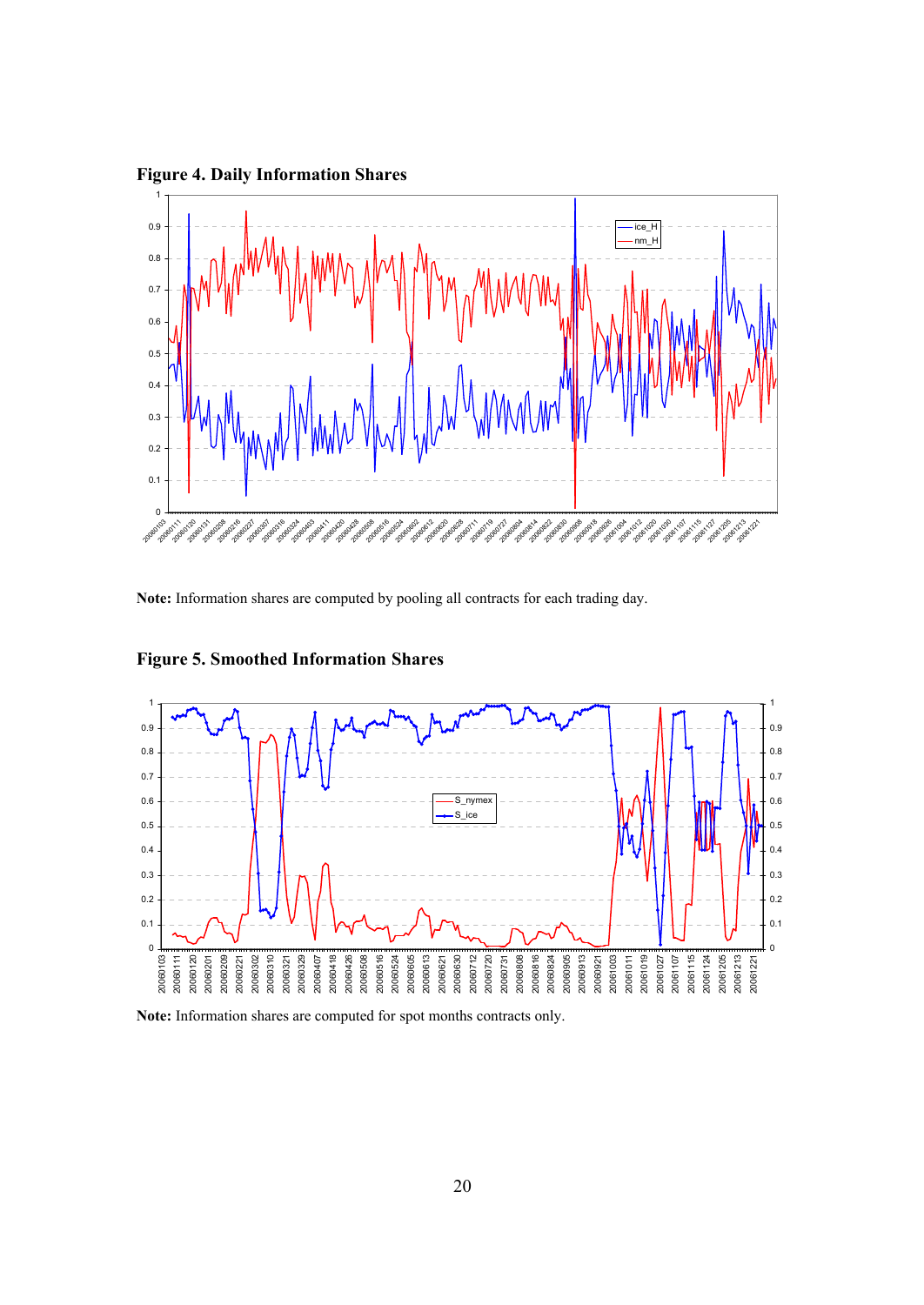

**Figure 6. The March 07 – April 07 Spread**